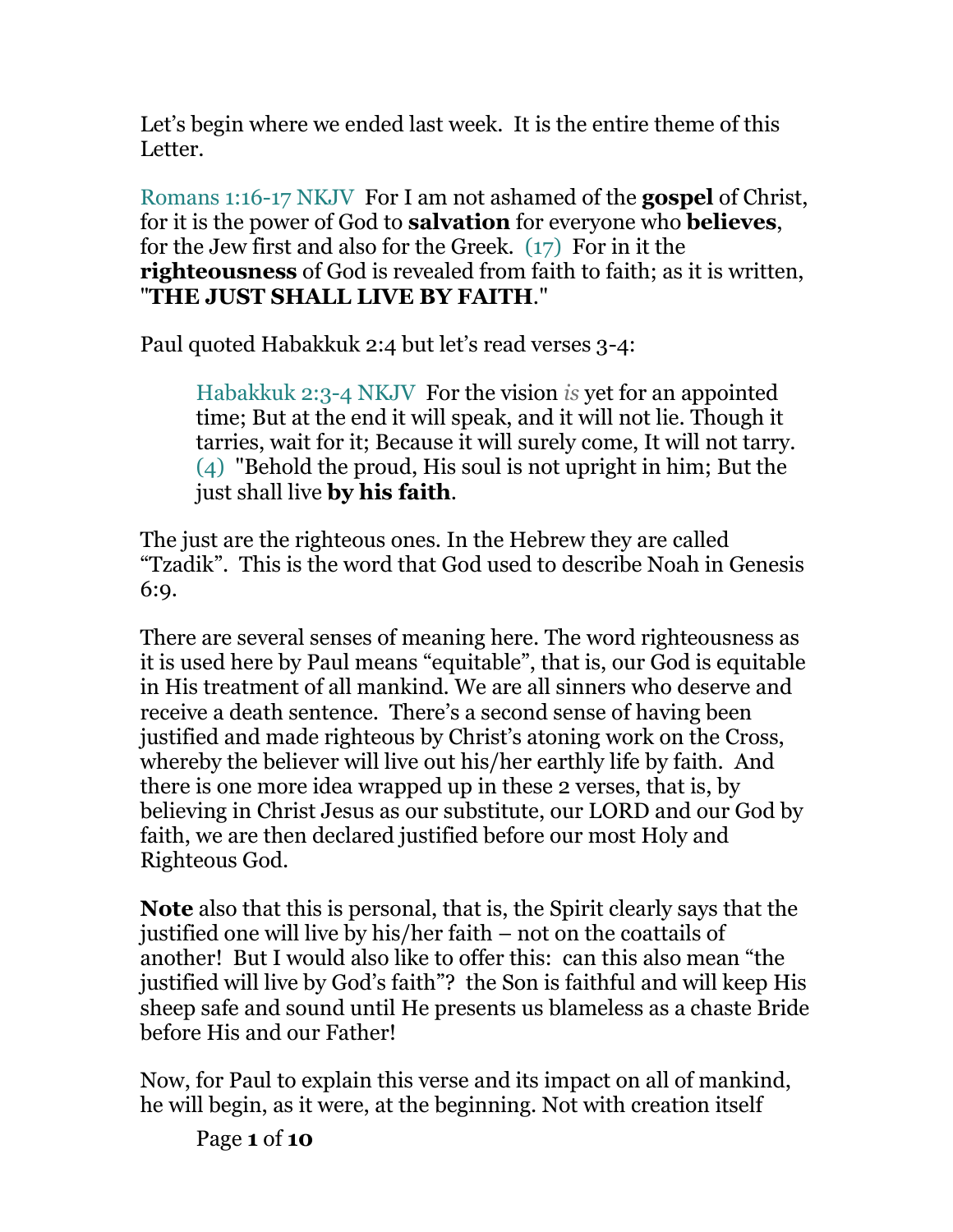which was deemed by God as "very good", but life after the fall of Adam and Eve. He will present "the other side" of justification, that is, judgment, and show us step by step that no matter who is reading this letter, Jewish or Gentile, there are none righteous, not even one.

Romans 1:18-32 NKJV For the **wrath of God** is revealed from **heaven against all ungodliness and unrighteousness** of men, **who suppress the truth in unrighteousness**, (19) because what may be known of God is **manifest in them**, for God has shown *it* to them.

The wrath of God. Most of us were brought up thinking that this is God's explosive anger and punishment against His enemies or even His chosen ones when they willfully disobey. But God's wrath is measured and He's never 'out of control'. And His wrath is never a surprise! His prophets always warned those who would hear. The entire Revelation of Jesus Christ is a warning about what's to come, especially during the 7-year Tribulation.

The meaning of the word **wrath** is similar in the Greek and Hebrew. It is both poetic and very intense. The wrath of God is likened to a strong hot breath that blows out of His nostrils. It is associated with passion, rage, burning anger, indignation, punishment, and vengeance. However, these are human concepts born of mankind's experience when they willfully and defiantly disobeyed God's commands. In other words, let's not confuse our feelings that are very much influenced by our fallen nature with God's pure and purposeful actions towards His creation – especially towards those who refuse to believe!

And this last point is what Paul is trying to convey: the unbelievers who are ungodly, unrighteous and liars are without excuse! Paul clearly says that knowledge of God is within all mankind. Solomon wrote, "…Also He has put eternity in their hearts" (Ecclesiastes 3:11), meaning we all have an innate understanding of our Creator God. It started with Adam when God breathed His Spirit into the clump of clay formed in His image and Adam became a "living soul".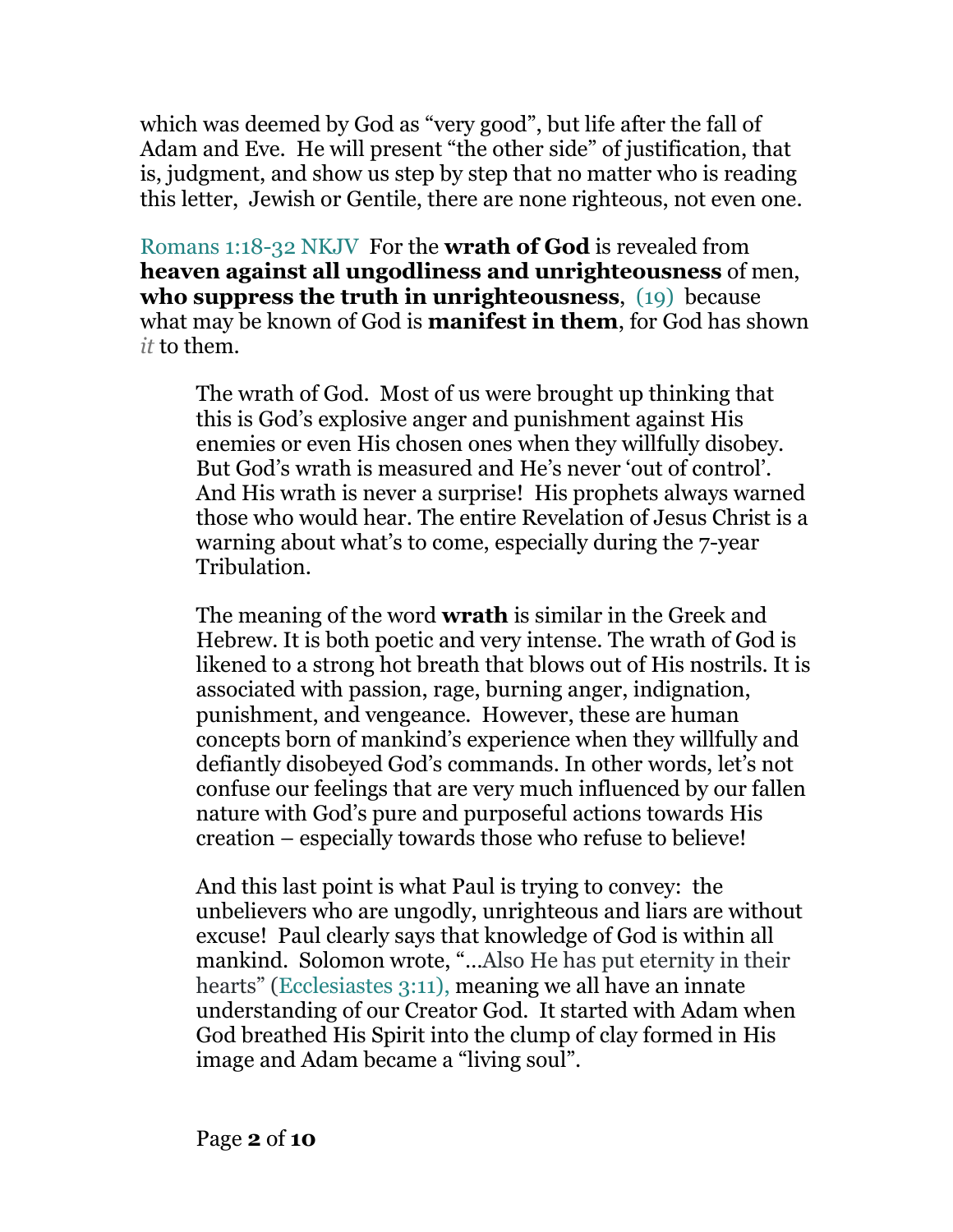Paul says "for God has shown it to them". The atheist or scoffer who clearly understands everything pertaining to life would ask, "How has He shown it to us?".

(20) For since the creation of the world His invisible *attributes* are clearly seen, being understood by the things that are made, *even* **His eternal power and Godhead,** so that they are without excuse,

I love the phrase "His invisible *attributes* are clearly seen". It reminds me of our faith that is based on the "evidence of things not seen". We simply have to look around us to see all His attributes, especially His creative power that spoke all things into existence and sustains all life by His word. Life is way too complicated and too complex for any man to understand. Even with all the so-called science, no one has yet to understand "first life", that is, how did life begin? How did all that is required for life to sustain itself come about from elements that contain no life? Honest people humble themselves and recognize that only a Living Being can be a Life-giver! Only the humble can say "In the beginning, God…".

But Paul also goes further. God must be eternal, that is, God is uncreated without beginning or end. Don't try to think about this – you'll end up with a brain bleed. And if that's not enough, Paul says that even His divine nature (Godhead) is seen. The most important aspect of His Nature is His triune nature, that is, the Three Persons that are one God. If His eternal nature will cause a brain bleed, certainly thinking on His triune nature will cause your brain cells to flee out of your ears! But know this, God is uniquely God, there is none like Him!

Listen, I don't want to overwhelm you, but I do want you to be in constant awe of our God. I want you to not only be in awe of Him, I want you to love Him and serve Him because there is no one greater than the Creator of the universe. He created YOU and me in His image so that we could relate to Him. He sent His Son not just to **save** but to **reveal**.

John 14:7-11 NKJV "If you had known Me, you would have known My Father also; and from now on you know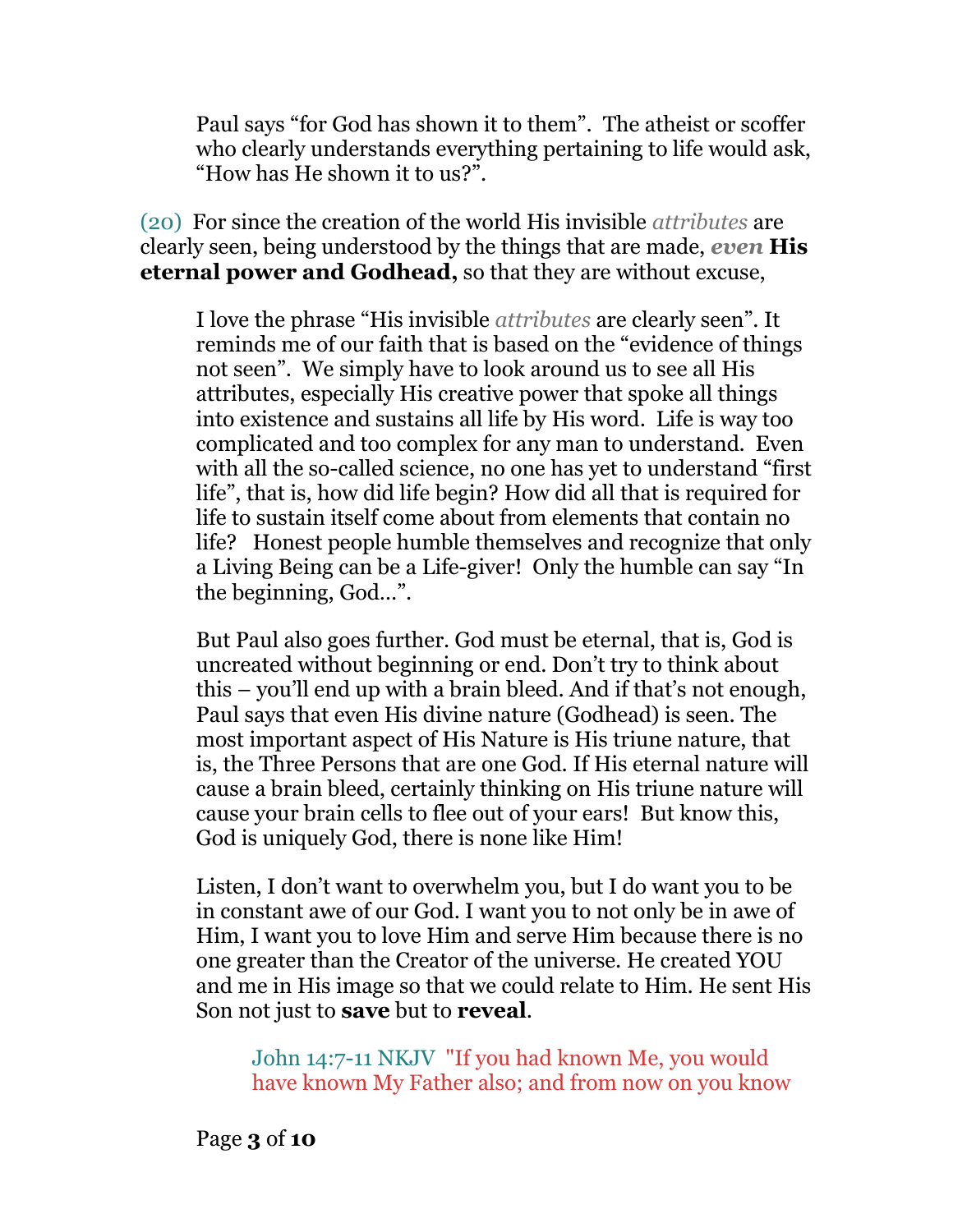Him and have seen Him." (8) Philip said to Him, "Lord, show us the Father, and it is sufficient for us." (9) Jesus said to him, "Have I been with you so long, and yet you have not known Me, Philip? He who has seen Me has seen the Father; so how can you say, 'Show us the Father'? (10) Do you not believe that I am in the Father, and the Father in Me? The words that I speak to you I do not speak on My own *authority;* but the Father who dwells in Me does the works. (11) Believe Me that I *am* in the Father and the Father in Me, or else believe Me for the sake of the works themselves.

John 10:30 NKJV I and *My* Father are one."

Again, Paul makes it abundantly clear: because of what you truly know, even if you don't believe it or even if you try to suppress it, **you are without excuse and will stand silent before Him when you meet Him face to face.** 

**(21)** because, although they knew God, they did not glorify *Him* as God, nor were thankful, but became futile in their thoughts, and their foolish hearts were darkened. (22) Professing to be wise, they became fools, (23) and changed the glory of the incorruptible God into an image made like corruptible man—and birds and four-footed animals and creeping things.

With eternity in their hearts, men have a desire for meaning in their lives. **Some looked up and confessed**:

Psalms 19:1 NKJV The heavens declare the glory of God; And the firmament shows His handiwork.

Job 12:7-10 NKJV "But now ask the beasts, and they will teach you; And the birds of the air, and they will tell you; (8) Or speak to the earth, and it will teach you; And the fish of the sea will explain to you**. (9) Who among all these does not know That the hand of the LORD has done this, (10) In whose hand** *is* **the life of every living thing, And the breath of all mankind?**

Nehemiah 9:6 You alone *are* the LORD; You have made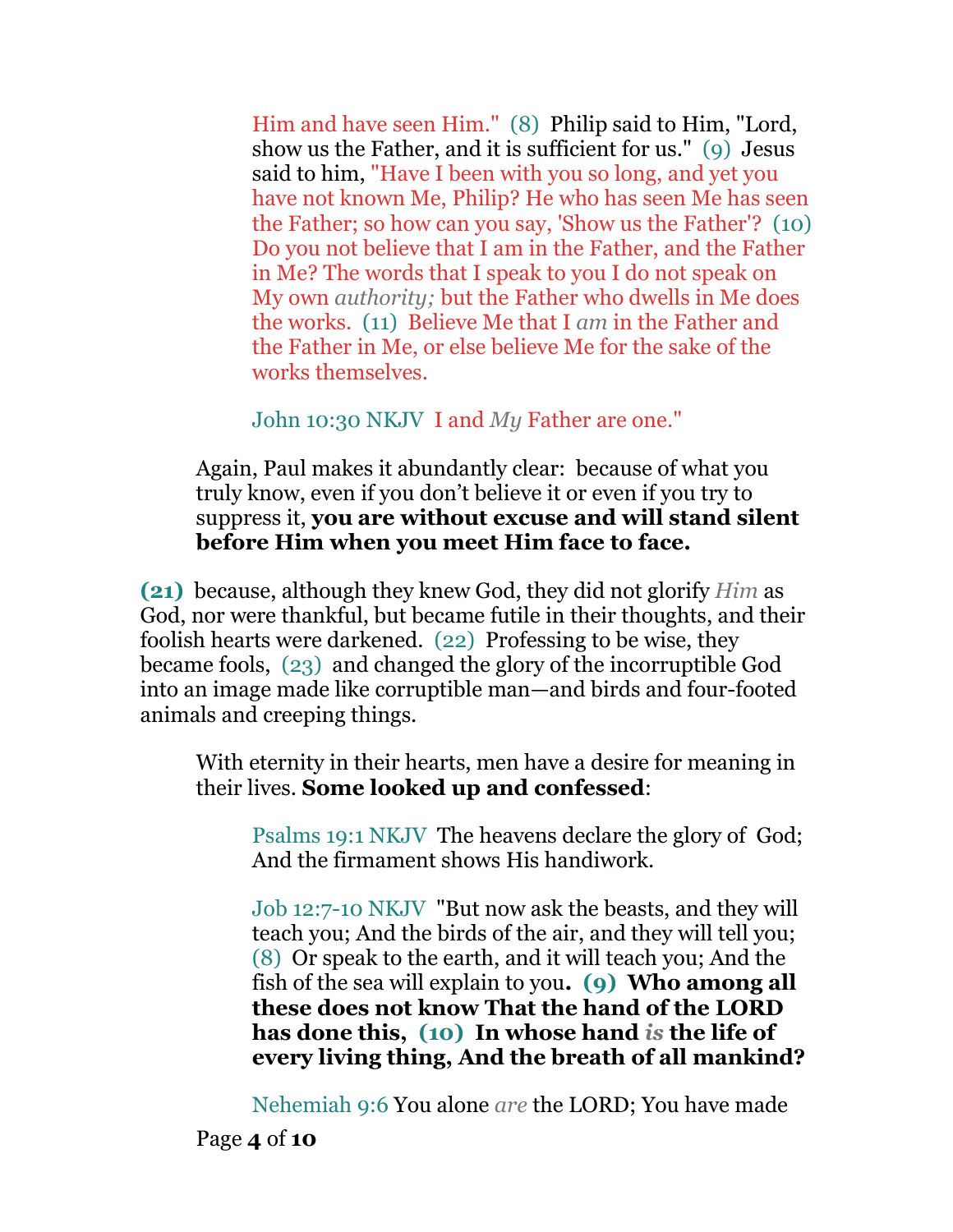heaven, The heaven of heavens, with all their host, The earth and everything on it, The seas and all that is in them, And You preserve them all. The host of heaven worships You.

Psalms 33:6-9 By the word of the LORD the heavens were made, And all the host of them by the breath of His mouth. (7) He gathers the waters of the sea together as a heap; He lays up the deep in storehouses. (8) Let all the earth fear the LORD; Let all the inhabitants of the world stand in awe of Him. (9) For He spoke, and it was *done;* He commanded, and it stood fast.

**Some looked within and they proudly and rebelliously believed that they were god** and therefore, all these only did what was right in their own eyes.

## **Read Job Chapters 38 through 41!**

**Still, others, who also did not glorify the One True God**  and had no gratitude for the lives they lived, wanted something more tangible, more visible and more real to worship. So they created images made of wood, clay, silver and gold. The images were like men and women. They were like birds, animals and even creeping things.

**Then there are others who believe in anything** and everything that is not GOD. But God says to them:

Psalms 14:1-3 NKJV **To the Chief Musician. A Psalm of David.** The fool has said in his heart,"*There is* no God." They are corrupt, They have done abominable works, There is none who does good. (2) The LORD looks down from heaven upon the children of men, To see if there are any who understand, who seek God. (3) They have all turned aside, They have together become corrupt; *There is* none who does good, No, not one.

**What is a loving God to do with those who deny Him, ridicule Him, hate Him and even while not believing in Him, rebel against Him by doing evil and wicked things?** 

Page **5** of **10**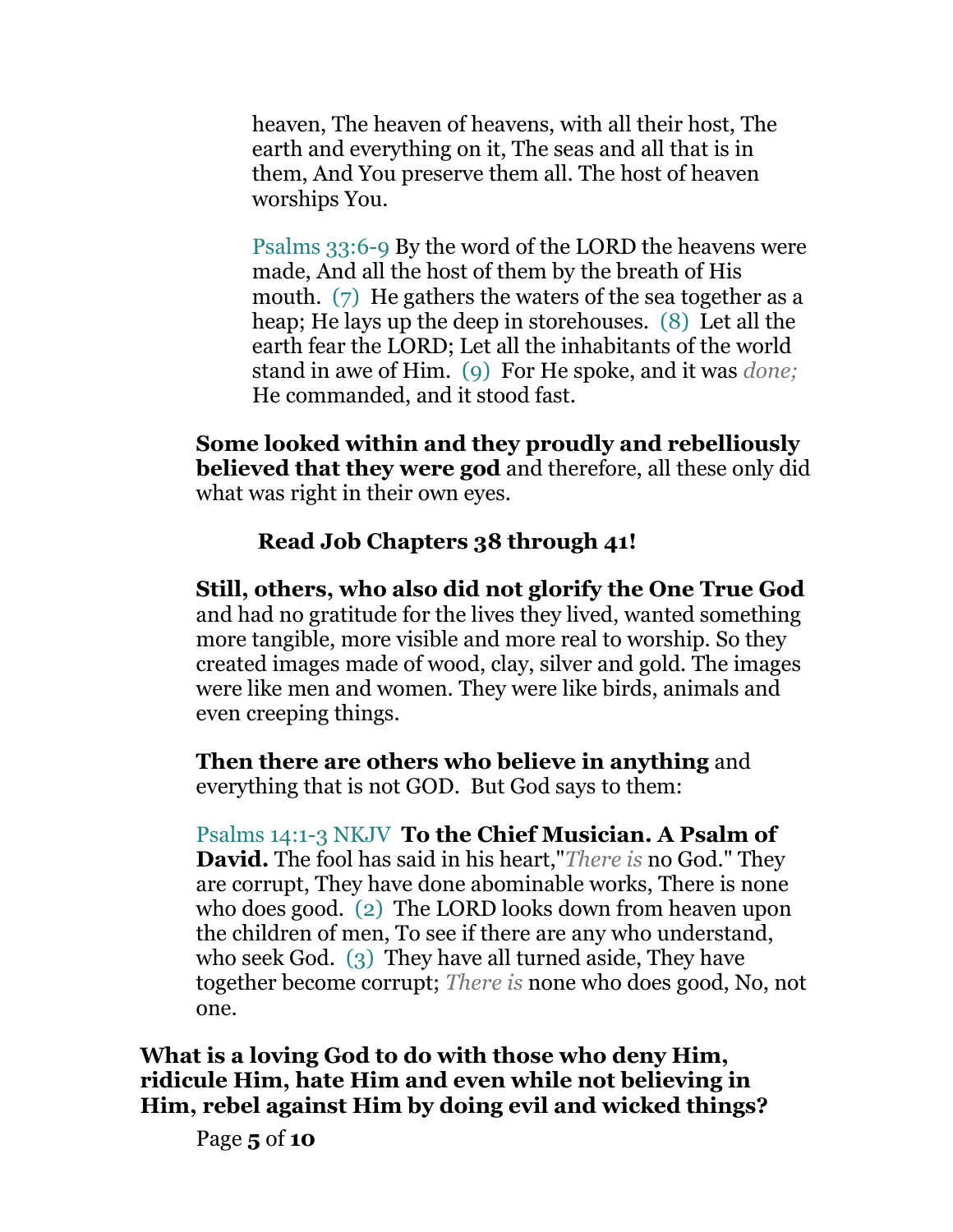As the Creator, I suppose He could just wipe every evil, wicked, unbelieving fool off the face of the earth. And continue to do so with each new unrighteous person as soon as their leprous spots appear.

Because Scripture declares that there are none righteous, no not one, He could simply kill off everyone on the earth and start over. Only this time, not sparing even 8 people.

Obviously, these are my ideas, that is, my awful ideas. So, I ask again, **what can be done with wicked, evil people?** Let me ask another question. **What did you do with your children who were taught right from wrong but seemed to always choose wrong?** When they were younger, they were punished and possibly spanked. When they got older and approaching adulthood (physically and not in maturity), you might have, like Nancy and I have done, allowed them to experience the consequences of their decisions, even when it was painful or severe. So, when one of them was caught driving without insurance in a state where it was a jailable offense, he went to jail, and he was told that we would not bail him out or pay for a lawyer. He was on his own. Sometimes the hardest lessons must be learned on our own.

So, perhaps God does the same thing. God's righteous anger allows us to experience the self-destructive result of sin. Can we imagine Him, with tears, saying "ok, if that's your heart's desire, even knowing that there's a better way, go ahead". But you might protest and ask, "Would God allow a person to follow his/her evil desires and possibly die in their sins and end up condemned to hell?". I believe the answer is yes. I say this knowing that God wishes that none should perish. I say this knowing that God offers a way of escape. He has, through His fathomless grace and mercy, given mankind truth through His faithful prophets, His Word and especially His Son who in "…His divine power has given to us **all things** that *pertain* to life and godliness, through the knowledge of Him who called us by glory and virtue. 2 Peter 1:3 **"To Know God is to Know godliness"**

This idea of "giving us up" is repeated two more times. This alone makes it critically important to understand and share with others as a warning! Let's read what Paul said: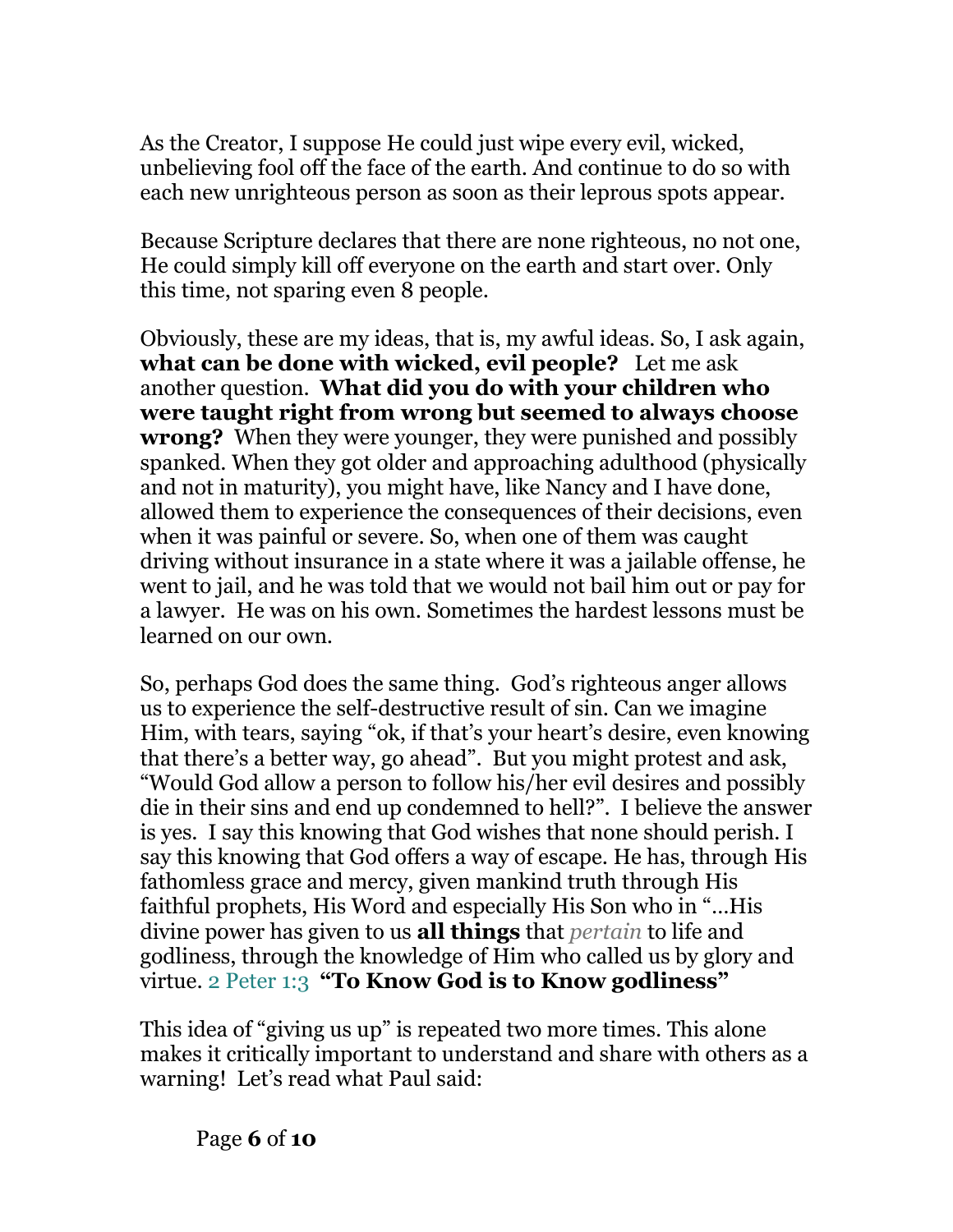**(24)** Therefore God also **gave them up** to **uncleanness**, in the **lusts** of their hearts, to dishonor their bodies among themselves, (25) who exchanged the truth of God for the lie, and worshiped and served the creature rather than the Creator, who is blessed forever. Amen.

The flesh is a cruel master. The lust of the heart is deceitful. The combination is deadly. With mankind's insistence on rebellion to rules that were all given to keep them safe, and mankind's seemingly remarkable ability to believe a lie, God said, "Have at it. And when you are miserable, come home to Me for your Father's arms are open wide.

S0, what did they lust after? Anything that would satisfy the unchecked passions of their flesh. They worshipped their own flesh and the flesh of others. Their actions were both physically and morally "unclean". This word also alludes to demonic influences.

But Paul wants to be sure that his readers understand these lusts. Therefore, he gives them more details:

(26) For this reason God **gave them up** to **vile passions**. For even their women exchanged the natural use for what is against nature. (27) Likewise also the men, leaving the natural use of the woman, burned in their lust for one another, men with men committing what is shameful, and receiving in themselves the penalty of their error which was due.

Paul describes uncleanness as "vile passions". At least one preacher would not read these verses publicly because he found them so offensive. He was quoted as saying, "This first chapter of the Epistle to the Romans is a dreadful portion of the Word of God. I should hardly like to read it all through aloud; it is not intended to be so used. Read it at home, and be startled at the awful vices of the Gentile world." That preacher was Charles Spurgeon.

But Paul only wrote as the Holy Spirit directed and as difficult as it was to hear, it had to be said. The Greek and Roman cultures of the day were known for there acceptance and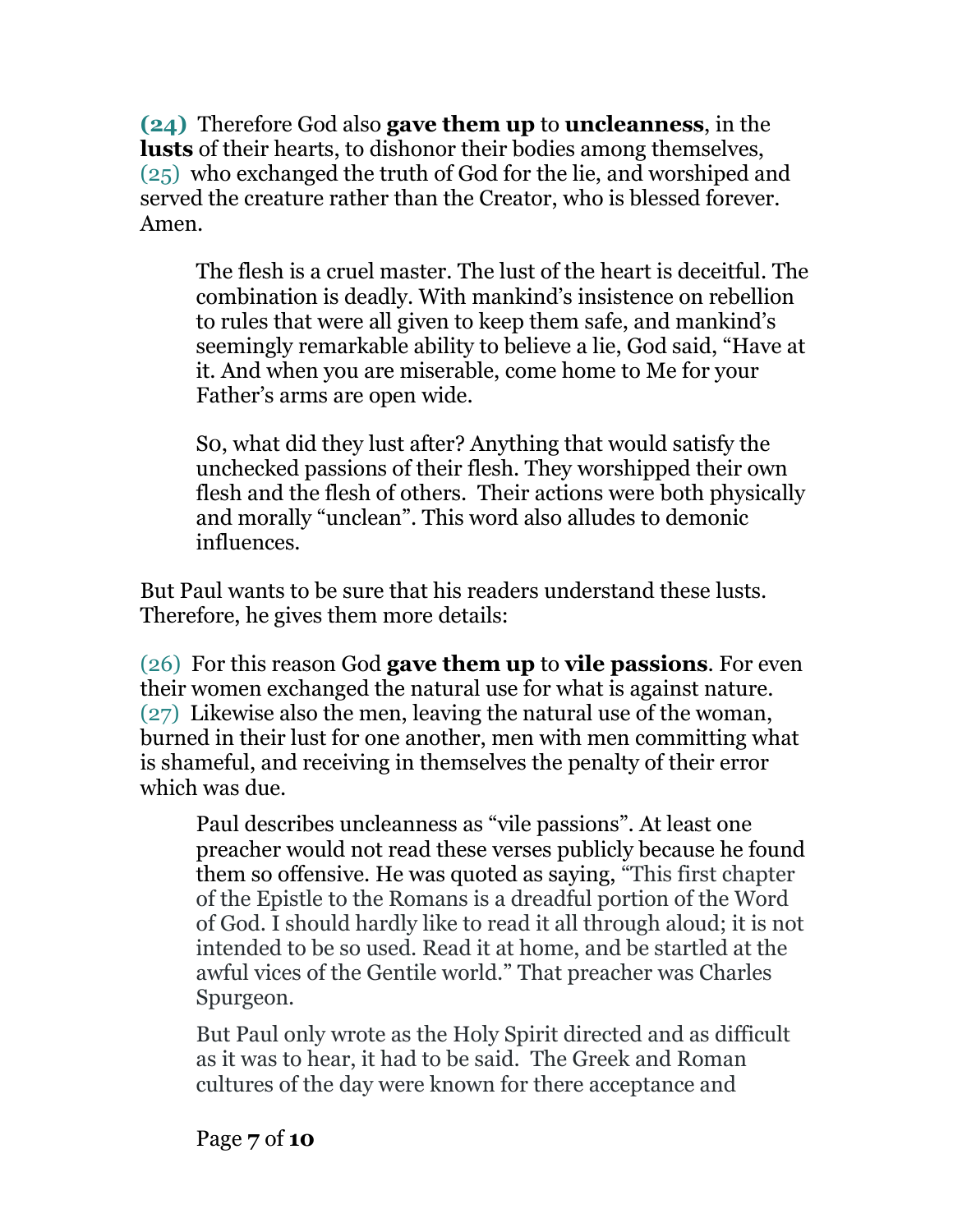promotion of homosexuality and other "unnatural" acts. Paul used the words "female" and "male" instead of women and men which adds a level of separation from their 'humanness' and places such people in the realm of animals.

And this lust is more than an just abomination in the eyes of God, it carries with it consequences which affect the health and well-being of those who practice such things. There are natural consequences to unnatural acts. Many say that AIDS is a punishment for these things. But God didn't have to bring this on them, they brought it on by the "misuse" of their bodies (of course, with human actions, there are also unintended casualties, that is, those who got these deadly diseases through no action of their own. This isn't limited to sexual sins described here. Sexual sin of any kind can be deadly – whether by homosexuals or heterosexuals. It can kill the body and it can destroy relationships and families.

Are we overwhelmed yet? Perhaps Paul is being too narrow in his examples. Let's see:

(28) And even as they did not like to retain God in *their* knowledge, God **gave them over** to a **debased mind**, to do those things which are not fitting; (29) being filled with all unrighteousness, sexual immorality, wickedness, covetousness, maliciousness; full of envy, murder, strife, deceit, evil-mindedness; *they are* whisperers, (30) backbiters, haters of God, violent, proud, boasters, inventors of evil things, disobedient to parents, (31) undiscerning, untrustworthy, unloving, unforgiving, unmerciful;

The word 'debased' perhaps might make a stronger statement if we used the word "reprobate" or "worthless" or even "rejected". Paul says that it's our choice to "retain God in our knowledge". Those who reject God and cast Him aside (so to speak) causes their thinking to become worthless and rejected by God. Their futile thinking led them to do things that were not fitting (perhaps 'not fit to live'). Then comes the list:

all unrighteousness, sexual immorality, wickedness, covetousness, maliciousness; full of envy, murder, strife, deceit, evil-mindedness; *they are* whisperers, (30)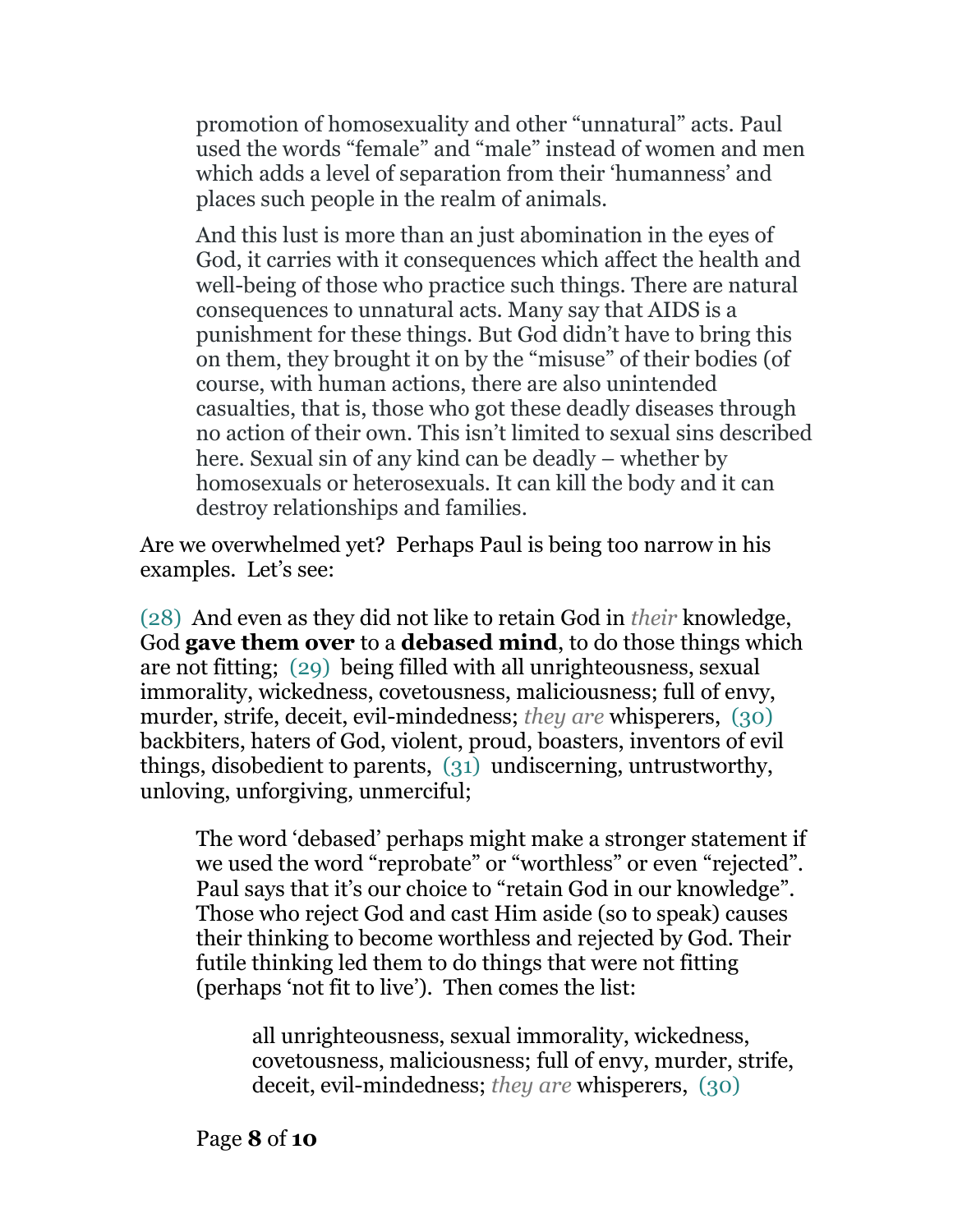backbiters, haters of God, violent, proud, boasters, inventors of evil things, disobedient to parents, (31) undiscerning, untrustworthy, unloving, unforgiving, unmerciful;

I think we could all agree that this list is comprehensive description of the godless men and women roaming the earth, wreaking havoc and leaving the consequences of these actions in their wake.

Romans 1:20-23 For since the creation of the world His invisible *attributes* are clearly seen, being understood by the things that are made, *even* His eternal power and Godhead, **so that they are without excuse,** (21) because, although they knew God, they did not glorify *Him* as God, nor were thankful, but became futile in their thoughts, and their foolish hearts were darkened. (22) Professing to be wise, they became fools…

## **Romans 1:32** who, **knowing the righteous judgment of God**, that those who practice such things are deserving of death, **not only do the same but also approve of those who practice them.**

As prevalent as this was in Paul's day, I think it's worse now that we live in an age of super-fast international communications. Just go online (if you dare) and read all the advice given to anyone who would listen: it's ok to do this; it's cool to do that; join us and we will love you unconditionally not like your hypocritical and judgmental parents! This kind of thinking led one after-school program in an elementary school to have a drag-queen presentation! Oh God, forgive them!

We live, once again, in a time where most people do what's right in their own mind.

God is very clear about what a mind that is devoid of God is like. Yes. It's start in the mind. Godless thoughts lead to Godless emotions and end with Godless actions. Godless minds must worship someone or something. Godless minds worship themselves or something they believe will bring them fulfillment and satisfaction. Could be possessions, could be wealth, could be health, could be another

Page **9** of **10**